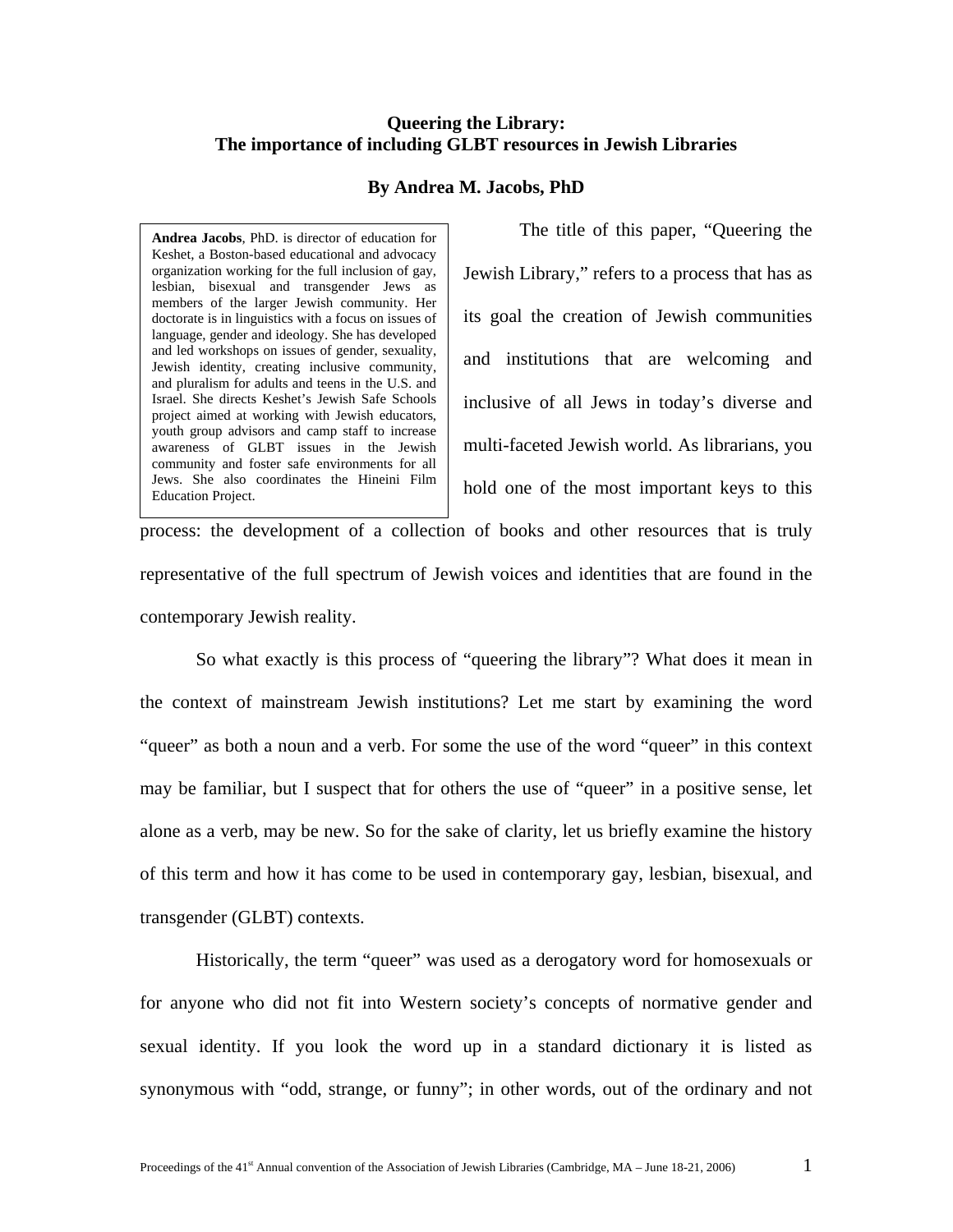necessarily in a good way. But since the late 1980s with the advent of "Queer Nation" a gay rights activist organization, gay, GLBT people have been reclaiming this term. Over the past ten years, there has been an explosion of positive uses of the term, from Queer Studies programs in academia to political and community organizing groups. For younger generations, "queer" has become an empowering and affirming term used to describe an identity that does not fit neatly into other existing labels used to define sexual and/or gender identities.

That is the noun "queer." But what does it mean when used as a verb? In his essay, "Out at School: A Queer Jewish Education," David Shneer, states:

*"Queering"* is about breaking normative models of Jewish values, heroes, and history and emphasizing different aspects of Jewish culture and tradition. In this, queering has much in common with feminist efforts to change curricula in order to remake what it is to be Jewish.<sup>[1](#page-1-0)</sup>

The process of queering is not necessarily intended to replace more traditional interpretive modes for Jewish text, but rather to push the boundaries in ways that are consistent with the text and allow GLBT Jews to find themselves and their stories in Jewish sources.

Queering is the active process of engaging with and challenging our concepts of what is normative, and whom we are including when we speak about "the Jewish community." With respect to your roles as Jewish librarians, queering means opening your collections and your institutions to the full range of perspectives on homosexuality and gender identity to reflect the multiplicity of voices on these topics within the contemporary Jewish community. Queering is also about creating an historical corrective, because GLBT people, and the issues of inclusion of GLBT people, are topics that Jews

<u>.</u>

<span id="page-1-0"></span><sup>&</sup>lt;sup>1</sup> Queer Jews. 2002. Aviv, Caryn and David Shneer. P.143 -144.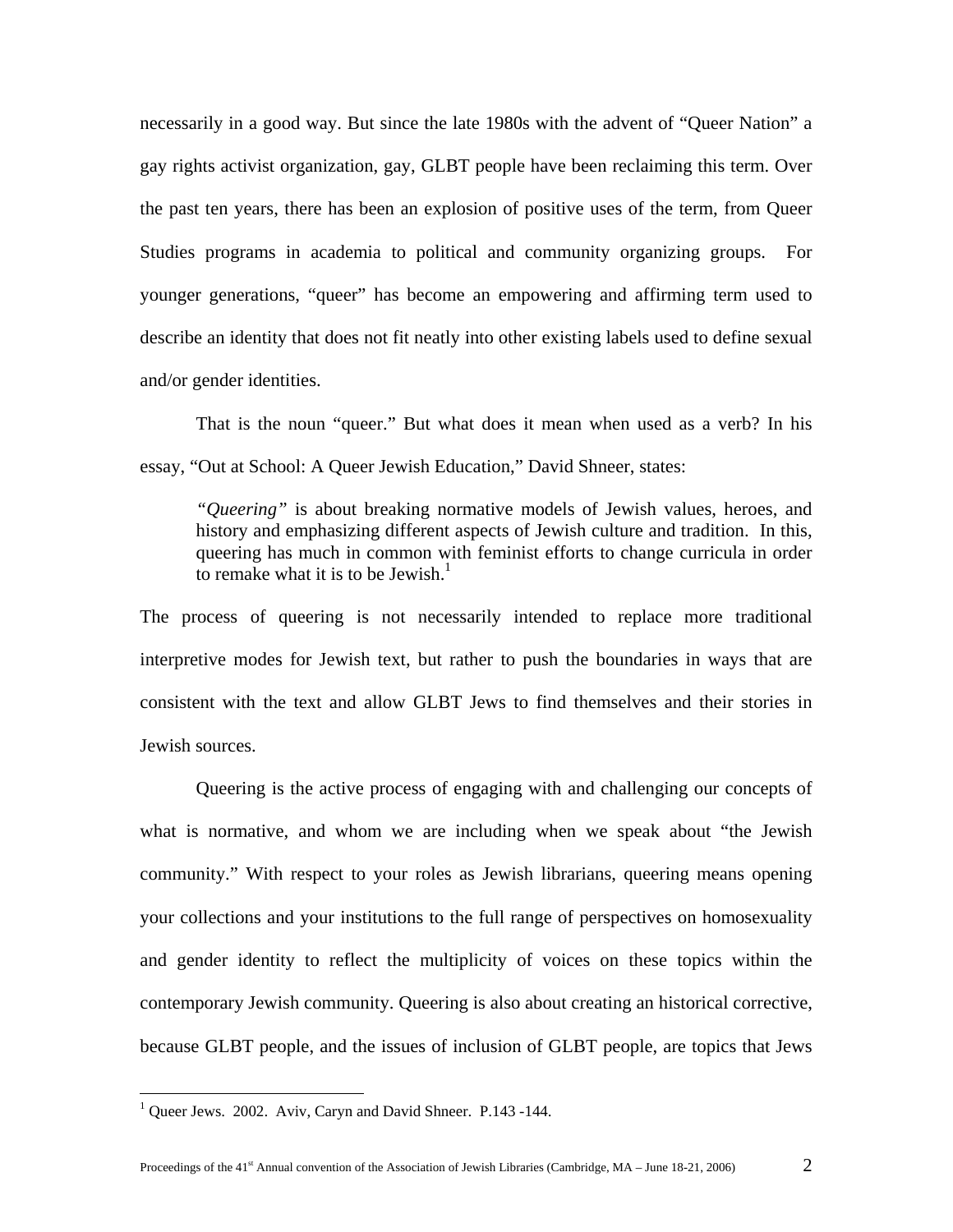and Jewish communities have been discussing and wrestling with for centuries. And, while many of the traditional sources are either critical or condemnatory, the fact that the conversations took place at all is, in and of itself, evidence that GLBT people have been part of the community throughout Jewish history. The challenge today is to bring the texts and resources that present more positive and affirming perspectives into our libraries and collections.

Queering is also about responding to a very real need in our community, a need for us to include the voices of those who feel marginalized because their experiences are not reflected in what are presented as the canonical texts of Jewish thought and culture. In the 2003 LGBT Awareness and Education in Jewish Day Schools Report conducted by the LGBT Education Collaborative in San Francisco, a survey of the climate in seven Jewish day schools across the country showed that students, teachers, and families that identified as GLBT and their allies felt a "deafening silence" on the place of GLBT Jews in their communities. This silence is not just experienced at day schools or Hebrew schools but is also felt on college campuses at Hillels and within Jewish Studies departments. This is not to say that every Hillel, Jewish Studies department, day school, or synagogue is silent or hostile – we know that is not true – but rather that many GLBT Jews and their families continue to feel excluded despite the increasing tolerance of GLBT people in secular and Jewish contexts. The question is why. What is the gap between tolerance and inclusion? And what can Jewish librarians do to bridge it? In this paper, I attempt to answer that question in a way that is meaningful to the librarians of our community.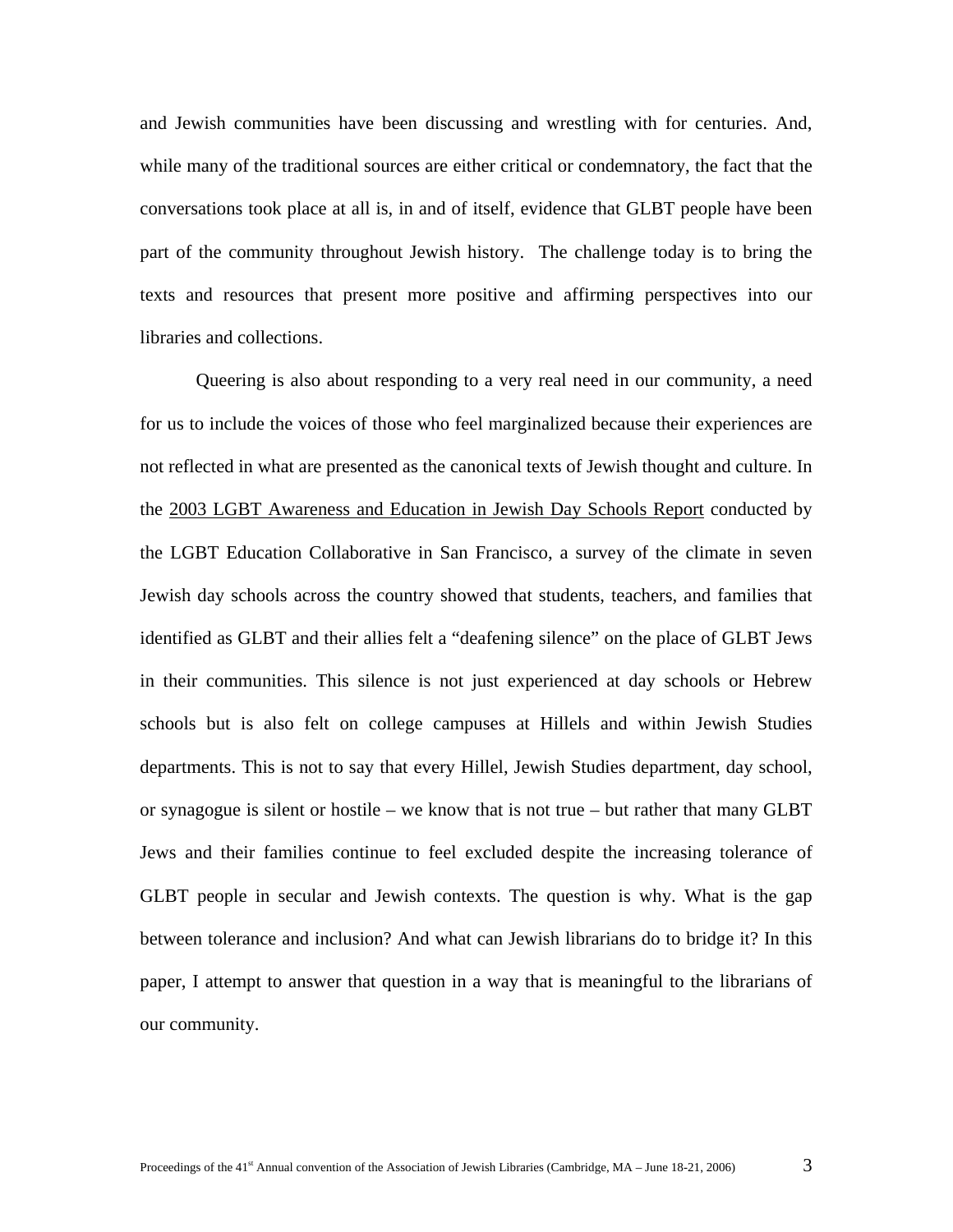To illustrate the importance of books and libraries, I want to share two stories that reflect the experiences of GLBT Jews searching for themselves and their place in Jewish community. The first story is meant to illustrate the point that the books we have in our libraries do indeed shape the way Jewish youth understand themselves and to underscore the care we need to take in deciding what we include. Yonatan, a 13-year-old boy just weeks before his bar mitzvah, went to the *Encyclopedia Judaica* to look up the word homosexual in hope of finding answers to his own questions. What he found – the only thing he found – was an article by Rabbi Norman Lamm that pathologized homosexual desire and homosexuals in accordance with the conservative perspective prevalent at the time. What the *Encyclopedia Judaica* told Yonatan was that he was sick, abnormal. He carried this view of his emerging sexual identity with him to the bima on his bar mitzvah day. After Yonatan chanted from the Torah and gave his first d'var Torah, the rabbi spoke of welcoming him as an adult into the Jewish community. Yet Yonatan could only think to himself, "if they knew what I really was, they would not be saying those things, they would not be welcoming me into the community."

Yonatan's story takes place in the late 1970s and certainly since that time, both Jewish and secular perspectives about homosexuals and homosexual desire have changed. But the reality is that there are still many libraries where a Jewish teen questioning his/her (hetero)sexuality will not find texts that offer affirming and positive images of gay Jews. By contrast, s/he will encounter sources that send the message: what you are isn't natural, isn't right; the Jewish community does not embrace you as your full self.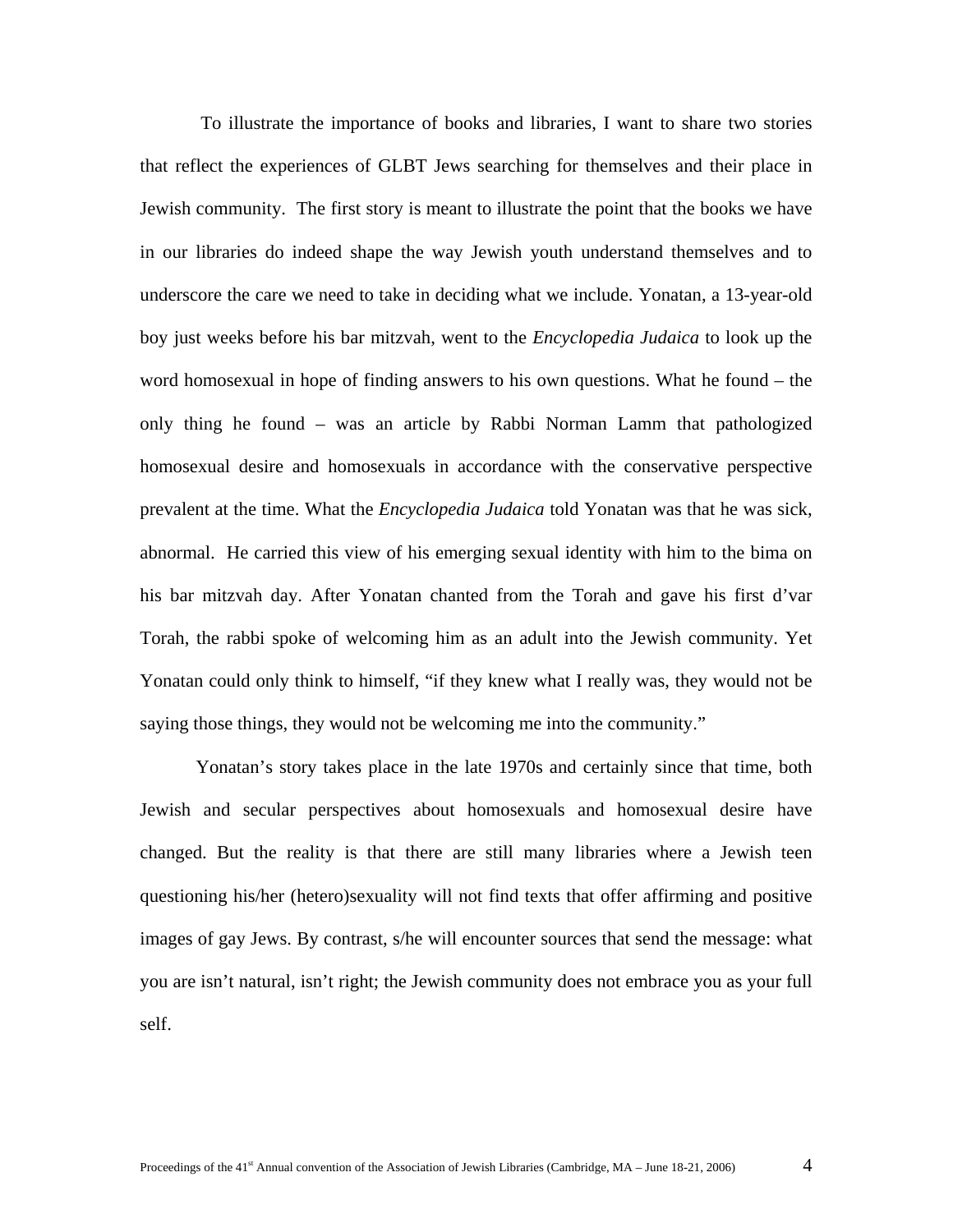The second story is more contemporary. It concerns Shulamit Izen, the protagonist in the documentary film *Hineini: Coming Out in a Jewish High School*. In the opening scene of the film, Shulamit describes the role that books played when she was first coming to identify and understand her sexual orientation:

I didn't know any lesbians. I didn't have anyone to help me understand how I was feeling. So, I found the support I would've gotten from people in the books in the library. I would go with my mom. My mom would be downstairs looking at the magazines, and I would go curl up with the books on "what does it mean that you think you're gay," and you know, "a gay teen resource guide," just reading it, trying to figure out it if this was me, if there were other people out there, if anyone was Jewish and gay?

Unlike Yonatan, Shulamit got support from the books she found. Alone in the library stacks, she spent hours looking at books that affirm what she was feeling as healthy and normal. These books gave her the strength to seek support from adults and peers in her community. Ultimately, this initial encounter with positive representations of GLBT identity and experience set Shulamit on a path to effect transformative change in her own Jewish community.

The generational gap between Yonatan's experiences in the late 1970s and Shulamit's in the late 1990s can account for the fact that Shulamit's search produced supportive and affirming books. But there are similarities in their stories that are relevant to you as librarians of Jewish institutions. At a time of uncertainty, both Yonatan and Shulamit turn to books in their attempt to understand themselves and their experiences. This should not be surprising to us as Jews; it makes sense sociologically, culturally. Jews have always turned to books, to the writings of previous generations and of our contemporaries to situate ourselves in society and to understand ourselves in the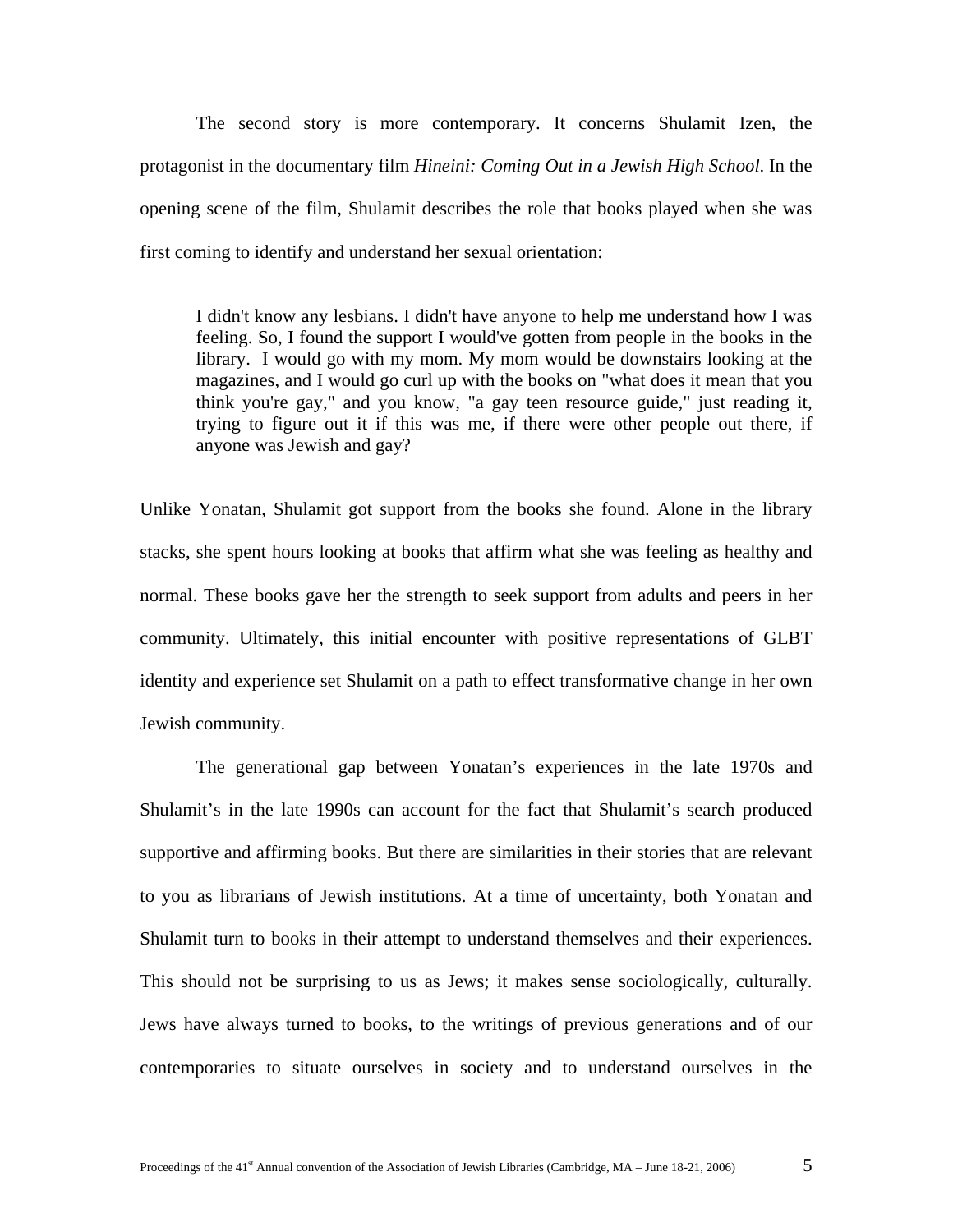community and the world. The books that Yonatan and Shulamit found – and did not find – left them wondering if, and how, their Jewish communities had a place for them. What would it have meant to Yonatan and Shula if they had found even one text in their Jewish libraries that reflected the existence of gay Jews in a non-condemnatory way? How many other young Jewish men and women go searching in the libraries of their Jewish schools or institutions only to find a profound absence of texts and resources that can speak to them as gay, lesbian, bisexual, or transgender Jews? Both Yonatan and Shulamit's stories speak to the need to have texts in our Jewish libraries that reflect the reality that there are many queer Jews and multiple entry points for GLBT Jews into Jewish community and tradition.

Yonatan's story is also a cautionary tale about being sure that we include a multiplicity of voices and perspectives on gay, lesbian, bisexual, and transgender issues and experience in our collections. In every library, there are texts that reflect strict patriarchal or ethnocentric visions of the Jewish world, visions that do not include the experiences of women, Mizrahi or Ethiopian Jews, or Jews by choice. We do not purge these texts from our libraries; that would be dishonest and short-sighted. What we do instead is to include other texts that speak from the experiences of these Jews: texts that stand as counters to earlier, more limited concepts of Judaism and Jewish community. As Jews, we engage with text, and when the existing texts do not seem to address the contemporary experience we see around us, we create new texts, offer new interpretations that resonate with both history and the present.

Of course there are those who will criticize you for including books on GLBT topics in your library. There are those who will say that these texts have no place in a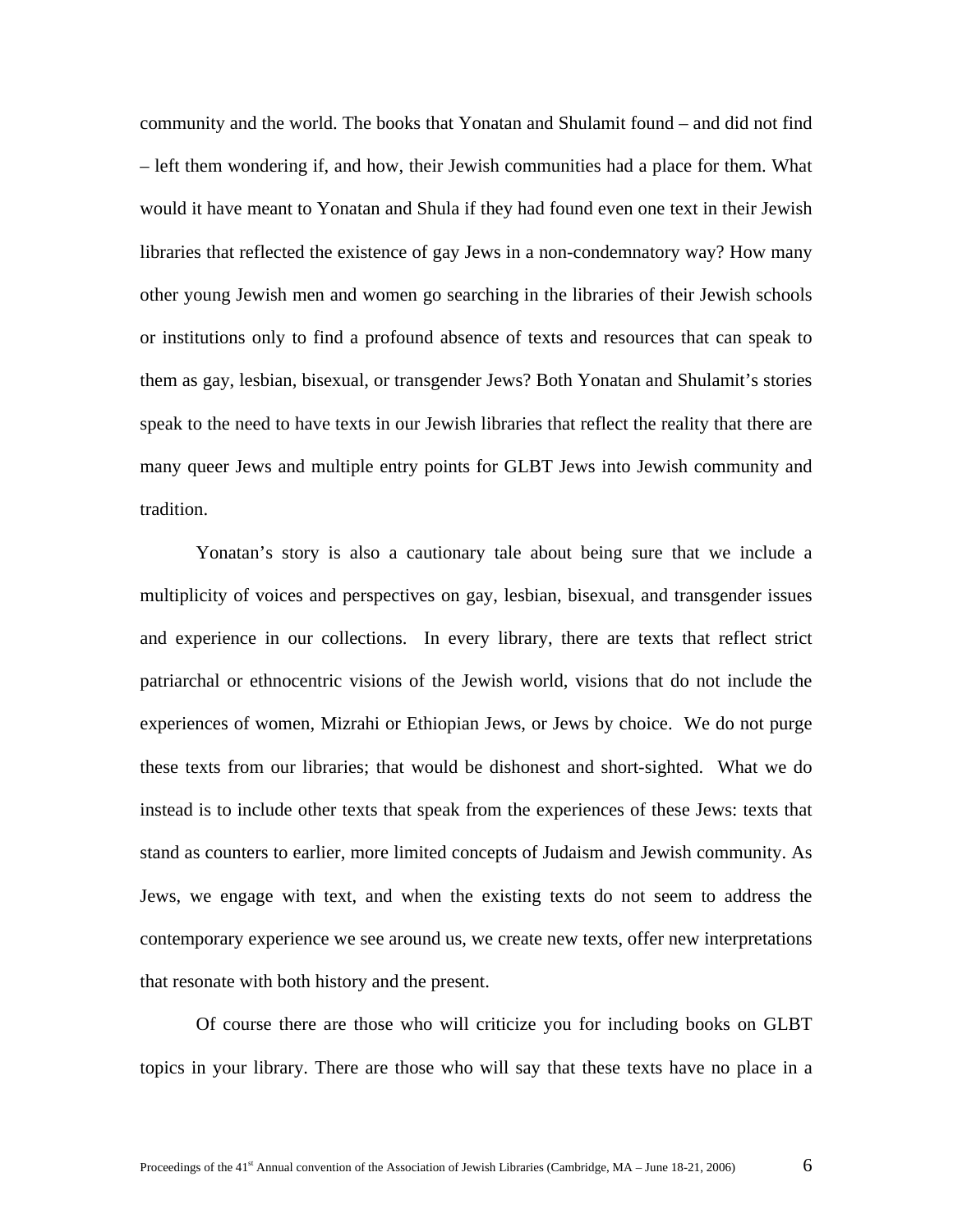Jewish library; that you should not be presenting gay, lesbian, bisexual, or transgender identities as something positive; that you should not be showing queer Jews who lead happy, integrated lives. To these critics, I encourage you to remind them that it is the library's role to be a compendium of literature reflecting the reality of people's lives, the full range of Jewish thought and expression, past and present. You can point out that your library includes texts representing traditional Jewish views of homosexuality and explain why it would be dishonest not to include texts that represent progressive views as well.

Those of you who are librarians in day schools may also be accused of exposing young children to "sex" or "sexuality" by virtue of having books with gay characters or books about coming out or gay identity. To these critics I would reply that by having books or sources in your library that condemn homosexuality you already are exposing children to "sex" and "sexuality." Again, having only these sources would present a skewed, limited view of the lived experience of GLBT Jews and a selective view of Jewish thought on the topic.

Judaism has struggled with the issue of homosexuality and gender identity for generations, and the questions and the conclusions have varied across time, religious perspective, and personal experience. No one answer can meet the needs of every Jew; the more voices we represent, the more likely it is that the next Jewish youth or adult to come into our libraries searching will find affirmation. An inclusive library is not just for those Jews who are questioning or who identify as GLBT or come from families with GLBT members, it is for all of us. The central question that I want you to consider is what kind of Judaism and Jewish community do you want your libraries to represent, a multi-vocal perspective, or one that presents Judaism and Jewish culture as a monolith on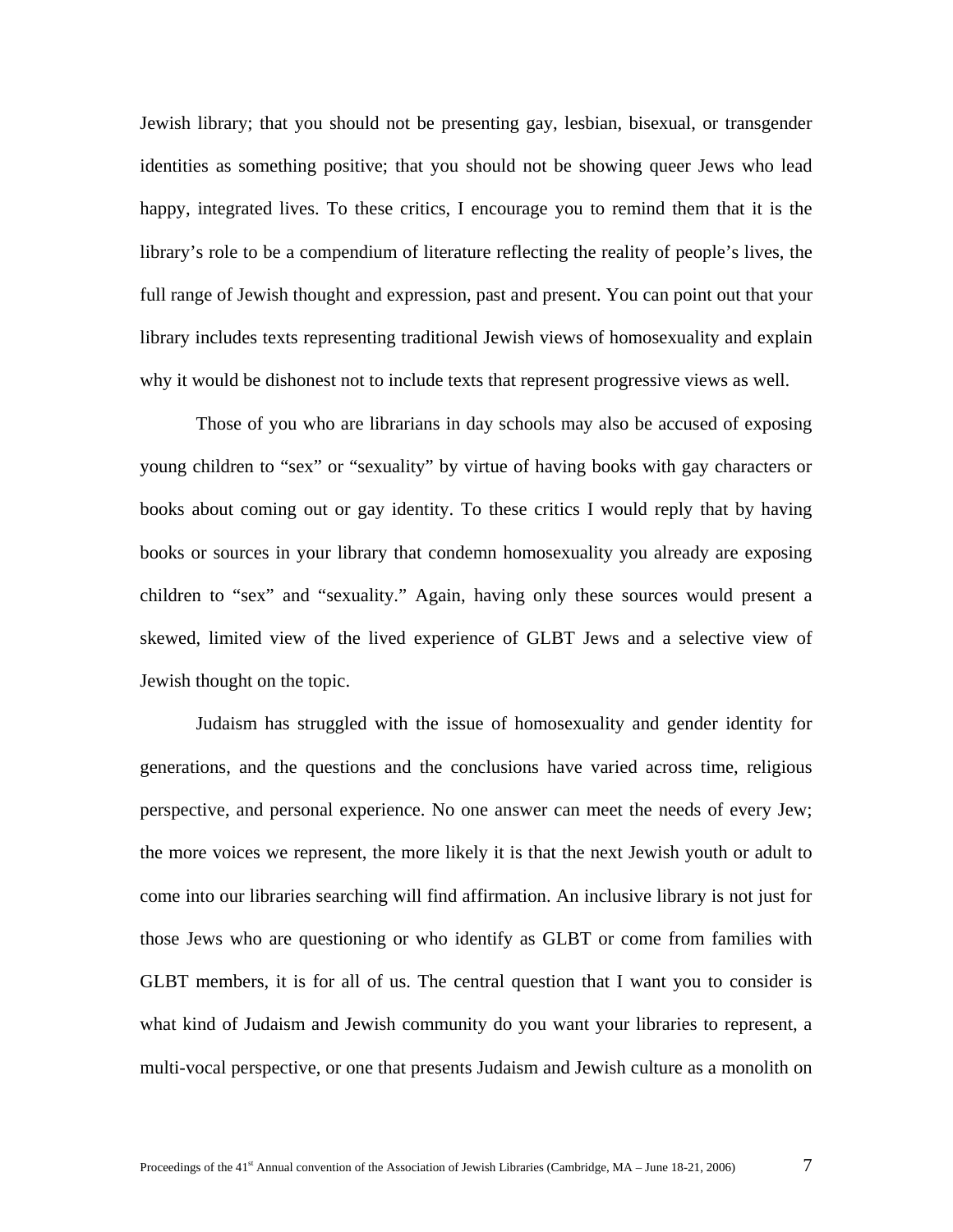this issue. There are many excellent resources and texts on GLBT issues that should be in your libraries. The list includes texts written by queer Jews, texts by rabbis and other scholars examining the issues of sexual orientation and gender identity from Jewish legal and theological perspectives, historians looking at the contributions of queer Jews to Jewish and secular culture, and the personal stories of youth and adults who are both Jewish and queer.

There are also several "secular" texts that are explicitly about GLBT issues of identity and experience. I think it is important to include these texts in your libraries as well, particularly for those of you who are librarians of school and community center libraries where Jewish children (and adults) come for resources to better understand themselves and their experiences. Having these ostensibly "secular" texts in your libraries sends a clear signal to everyone that this is a topic of concern and interest to members of the Jewish community.

In closing, I want to return to the verb in my title -- "queering" -- and the actions I would like to encourage you to take with respect to your roles as Jewish librarians to create more inclusive Jewish communities. When in a new institution or the home of a new friend, we have all, I suspect, had the experience of perusing the books on the shelves in an attempt to get a better sense of where we are, of who we are dealing with, and of whether or not we have anything in common with the person or the people who have amassed this collection of books. In a very real way, library collections reflect, among other things, how a Jewish institution or Jewish Studies department understands its community and the topics that interest it. Queering the library is not just about adding books or other resources on sexual orientation or gender identity issues. Rather, queering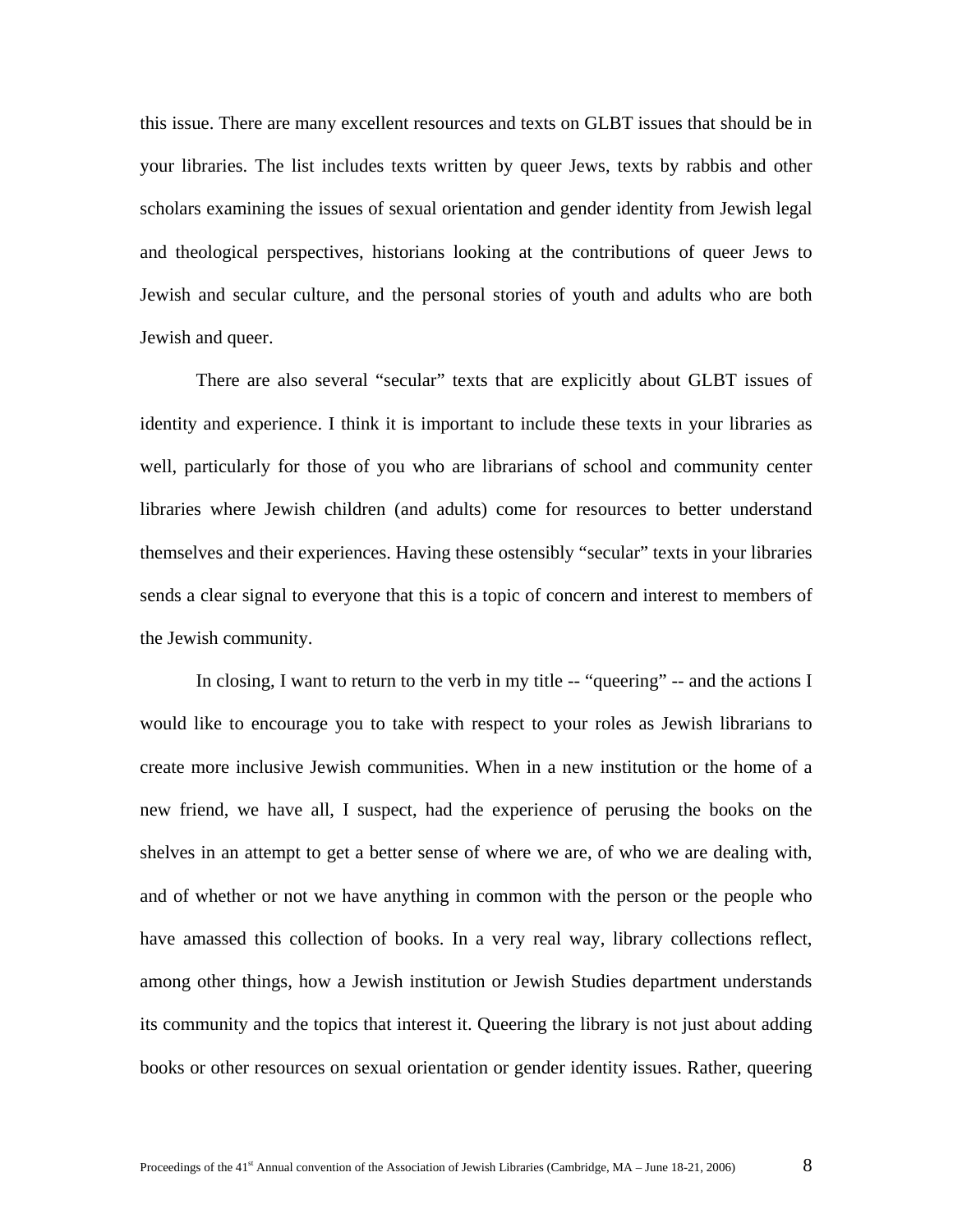the library is about challenging, questioning, subverting, and playing with what has been perceived and promoted, actively or passively, as the accepted normative cannon of Jewish thought and culture.

Queering is, as I have said, an active process of using our libraries to continue the Jewish tradition of questioning and struggling with what it has meant, and what it now means to be a Jew. It is about acknowledging through our collections and the resources made available, in a manner that may seem simple but I hope through this paper I have shown can be profound, that there are many kinds of Jews, many ways to be a Jew, and many perspectives on how our religion and our culture understand the different issues that confront us. It is also a way of saying that these perspectives, some of which may be in direct conflict with one another, can exist simultaneously and in conversation with one another.

The rabbis, as they debated and recorded their interpretations of Torah, were careful to always include the minority opinion of every argument. This is no accident. It reflects a commitment to preserving all the voices and perspectives. It speaks of the respect they had for the process of struggling with text, and the integrity that all of them brought to that task. I think that as contemporary Jews it is our responsibility to follow their lead, and as librarians, you are uniquely positioned to carry on the commitment of Jews to honoring the pluralism of voices that exists in our contemporary Jewish reality.

## **References**

*Queer Jews.* Caryn Aviv and David Shneer, eds. NY: Routledge, 2002.

*Hineini: Coming Out in a Jewish High School* Directed by Irena Fayngold, produced by Keshet 2005. [www.hineinithefilm.org](http://www.hineinithefilm.org/)

LGBT Awareness and Education in Jewish Day Schools. Final Report of the LGBT Education Collaborative of San Francisco. July 2003. Report author, Rachel Timoner.